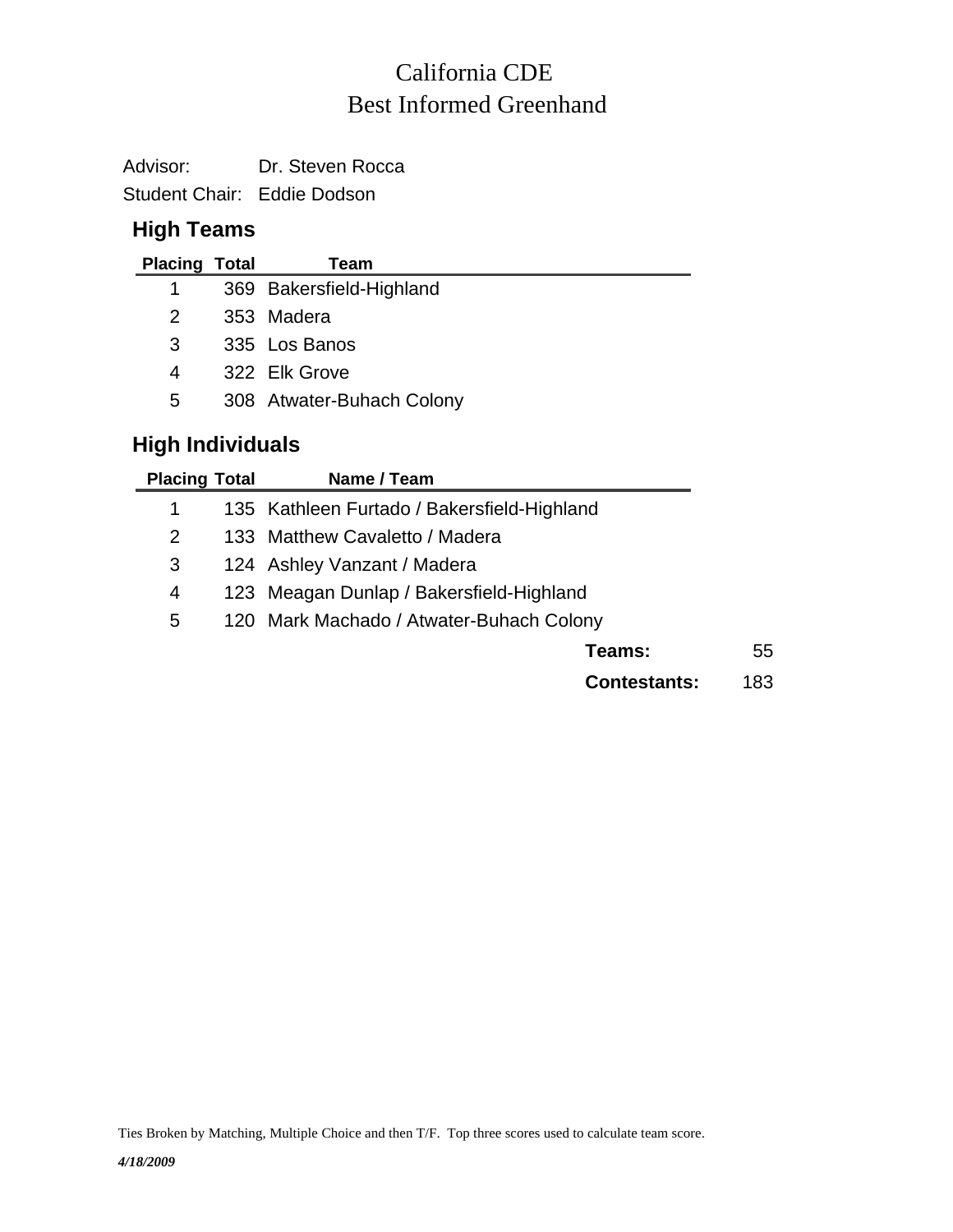| California CDE                            |           |     | <b>Best Informed Greenhand</b> |                |
|-------------------------------------------|-----------|-----|--------------------------------|----------------|
| <b>Team Results</b>                       |           |     |                                |                |
| True/False<br>Matching<br>Multiple Choice | Fill In   | Tie | Total Place                    |                |
| 88<br>107<br>113<br>Atwater-Buhach Col    | $\pmb{0}$ | 88  | 308                            | 5              |
| Auburn-Placer<br>92<br>70<br>91           | 0         | 70  | 253                            | 24             |
| Bakersfield-Foothill<br>65<br>94<br>105   | 0         | 65  | 264                            | 15             |
| Bakersfield-Highlan<br>122<br>124<br>123  | $\pmb{0}$ | 122 | 369                            | $\mathbf{1}$   |
| 82<br>Bakersfield-Ridgevie<br>92<br>95    | $\pmb{0}$ | 92  | 269                            | 11             |
| <b>Bret Harte</b><br>84<br>76<br>105      | 0         | 76  | 265                            | 14             |
| Canoga Park<br>88<br>84<br>106            | $\pmb{0}$ | 88  | 278                            | 8              |
| Caruthers<br>91<br>92<br>77               | $\pmb{0}$ | 77  | 260                            | 19             |
| Chino-Don Lugo<br>32<br>$30\,$<br>38      | $\pmb{0}$ | 38  | 100                            | 51             |
| Chowchilla<br>57<br>51<br>69              | $\pmb{0}$ | 51  | 177                            | 41             |
| Clarksburg-Delta<br>30<br>27<br>23        | 0         | 27  | 80                             | 53             |
| Elk Grove<br>98<br>115<br>109             | 0         | 98  | 322                            | $\overline{4}$ |
| Elk Grove-Pleasant<br>62<br>69<br>46      | 0         | 46  | 177                            | 42             |
| Escalon<br>90<br>97<br>79                 | 0         | 79  | 266                            | 13             |
| Escondido<br>97<br>87<br>77               | $\pmb{0}$ | 87  | 261                            | 18             |
| 82<br>91<br>Exeter<br>62                  | $\pmb{0}$ | 62  | 235                            | 29             |
| Fallbrook<br>95<br>80<br>88               | $\pmb{0}$ | 80  | 263                            | 16             |
| Firebaugh<br>94<br>90<br>93               | $\pmb{0}$ | 94  | 277                            | 9              |
| Fresno-Central Wes<br>71<br>97<br>111     | 0         | 71  | 279                            | $\overline{7}$ |
| 92<br>86<br>Galt<br>64                    | $\pmb{0}$ | 64  | 242                            | 27             |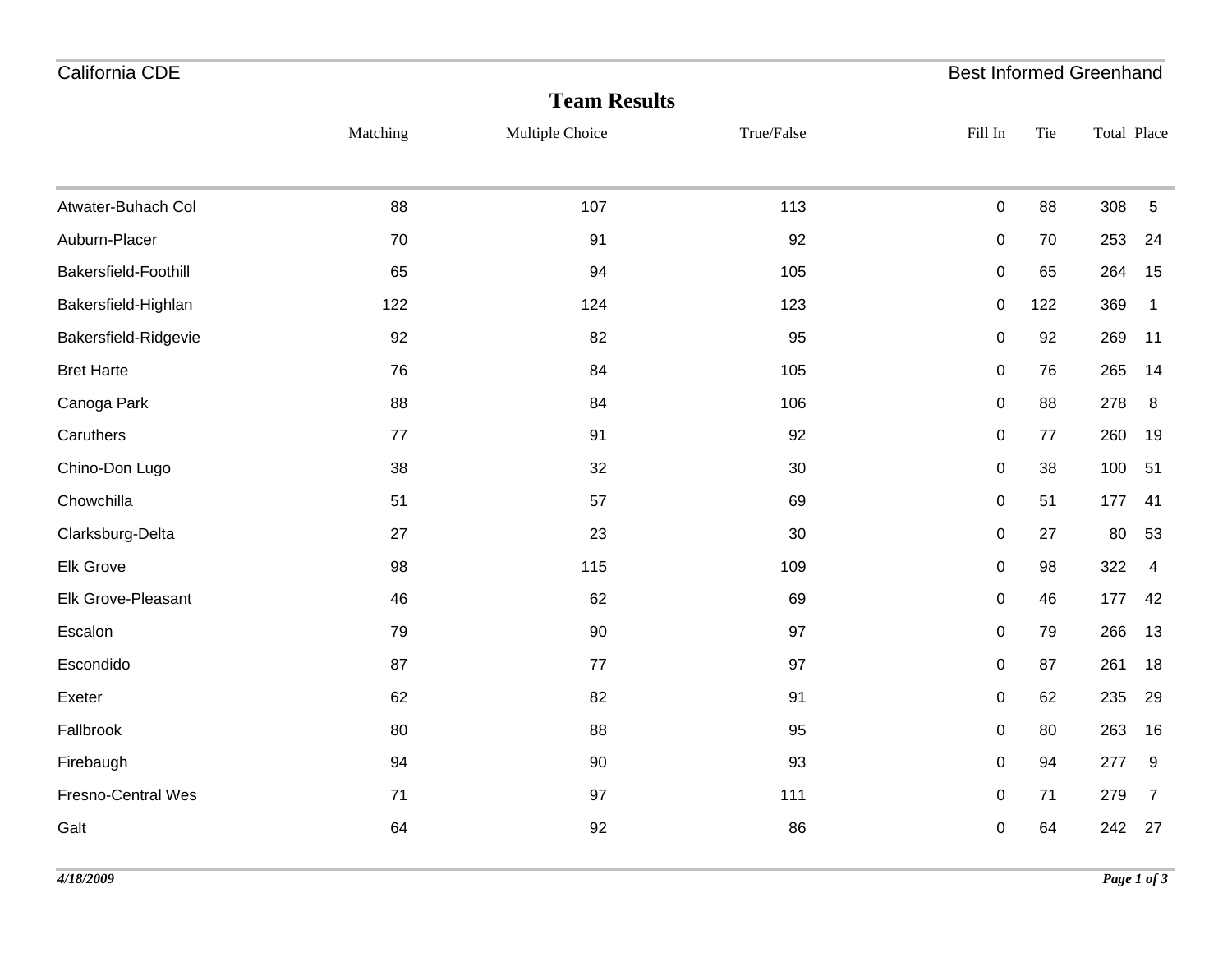| California CDE     |          |                     |            |             |     | <b>Best Informed Greenhand</b> |
|--------------------|----------|---------------------|------------|-------------|-----|--------------------------------|
|                    |          | <b>Team Results</b> |            |             |     |                                |
|                    | Matching | Multiple Choice     | True/False | Fill In     | Tie | Total Place                    |
|                    |          |                     |            |             |     |                                |
| Hanford            | 79       | 87                  | 97         | $\pmb{0}$   | 79  | 263<br>17                      |
| Hilmar             | 53       | 51                  | 59         | $\pmb{0}$   | 53  | 163<br>45                      |
| Holtville          | 73       | 94                  | 89         | $\pmb{0}$   | 73  | 256<br>22                      |
| Kern Valley        | 66       | 86                  | 91         | $\pmb{0}$   | 66  | 243<br>25                      |
| Kingsburg          | 57       | 76                  | $77\,$     | 0           | 57  | 210<br>35                      |
| Le Grand           | 58       | 61                  | 91         | $\pmb{0}$   | 58  | 210<br>34                      |
| Livingston         | 88       | 80                  | 89         | $\pmb{0}$   | 88  | 257<br>21                      |
| Lodi               | 76       | 101                 | 100        | $\pmb{0}$   | 76  | 277<br>10                      |
| Lompoc             | 39       | 58                  | 87         | $\pmb{0}$   | 39  | 184<br>38                      |
| Los Banos          | 110      | 115                 | 110        | $\pmb{0}$   | 110 | 335<br>3                       |
| Madera             | 117      | 114                 | 122        | $\pmb{0}$   | 117 | 353<br>2                       |
| Modesto-Enoch      | 50       | 73                  | 59         | $\pmb{0}$   | 50  | 182<br>39                      |
| Modesto-Grace Davi | 62       | 64                  | 85         | 0           | 62  | 211<br>31                      |
| Modesto-Johansen   | 74       | 91                  | 94         | 0           | 74  | 259<br>20                      |
| Newman-Orestimba   | 40       | 69                  | 87         | $\pmb{0}$   | 40  | 196<br>37                      |
| O'Neals-Minarets   | 41       | 43                  | 57         | $\mathbf 0$ | 41  | 141<br>47                      |
| Parlier            | 50       | 59                  | 62         | $\pmb{0}$   | 50  | 171<br>43                      |
| Perris             | 60       | 60                  | 91         | $\pmb{0}$   | 60  | 211<br>32                      |
| Porterville        | 51       | 73                  | 87         | 0           | 51  | 211<br>33                      |
| Reedley            | 22       | 18                  | $30\,$     | $\pmb{0}$   | 22  | 70<br>54                       |
|                    |          |                     |            |             |     |                                |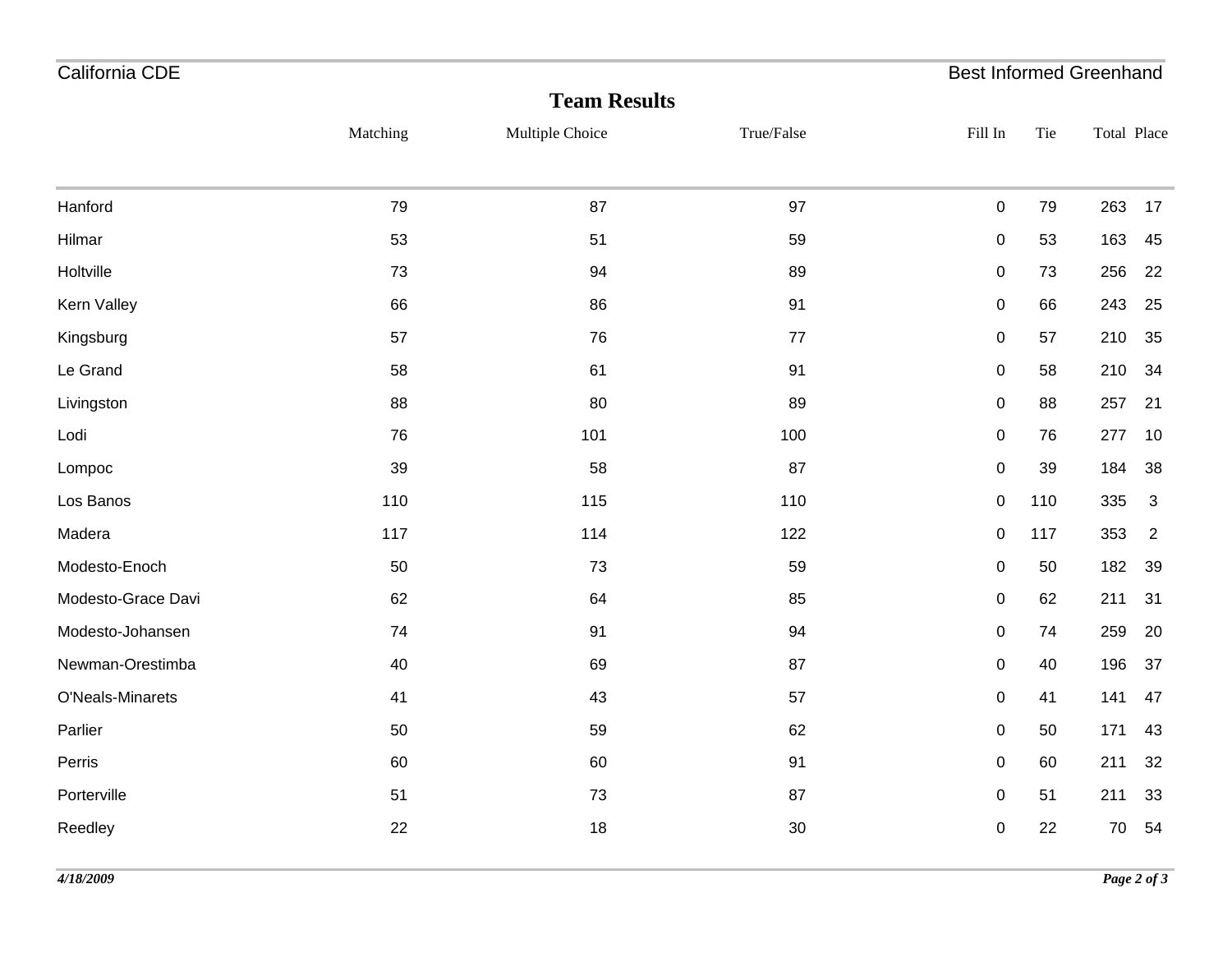| California CDE        |          |                     |            | <b>Best Informed Greenhand</b> |     |             |    |
|-----------------------|----------|---------------------|------------|--------------------------------|-----|-------------|----|
|                       |          | <b>Team Results</b> |            |                                |     |             |    |
|                       | Matching | Multiple Choice     | True/False | Fill In                        | Tie | Total Place |    |
|                       |          |                     |            |                                |     |             |    |
| Ripon                 | 36       | 39                  | 53         | 0                              | 36  | 128         | 48 |
| Riverside-Norte Vist  | 45       | 57                  | 80         | $\pmb{0}$                      | 45  | 182         | 40 |
| Romoland-Heritage     | 102      | 94                  | 100        | $\pmb{0}$                      | 102 | 296         | 6  |
| San Jacinto           | 49       | 52                  | 57         | 0                              | 49  | 158         | 46 |
| Santa Rosa            | 57       | 85                  | 101        | $\pmb{0}$                      | 57  | 243         | 26 |
| Stockton-Weston R     | 61       | 91                  | 103        | 0                              | 61  | 255         | 23 |
| Susanville-Lassen     | 27       | 39                  | 41         | 0                              | 27  | 107         | 50 |
| Tollhouse-Sierra      | 87       | 85                  | 96         | 0                              | 87  | 268         | 12 |
| <b>Tracy</b>          | 49       | 65                  | 85         | $\mathbf 0$                    | 49  | 199         | 36 |
| Turlock               | 29       | $30\,$              | 31         | 0                              | 29  | 90          | 52 |
| Turlock-Pitman        | 20       | 22                  | 22         | $\pmb{0}$                      | 20  | 64          | 55 |
| <b>Valley Center</b>  | 48       | 48                  | 68         | $\mathbf 0$                    | 48  | 164         | 44 |
| <b>Warner Springs</b> | 78       | 65                  | 96         | 0                              | 78  | 239         | 28 |
| Woodland              | 29       | 41                  | 57         | 0                              | 29  | 127         | 49 |
| Woodland-Pioneer      | 53       | 73                  | 89         | $\mathbf 0$                    | 53  | 215         | 30 |

Ties Broken by Matching, Multiple Choice and then T/F. Top three scores used to calculate team score.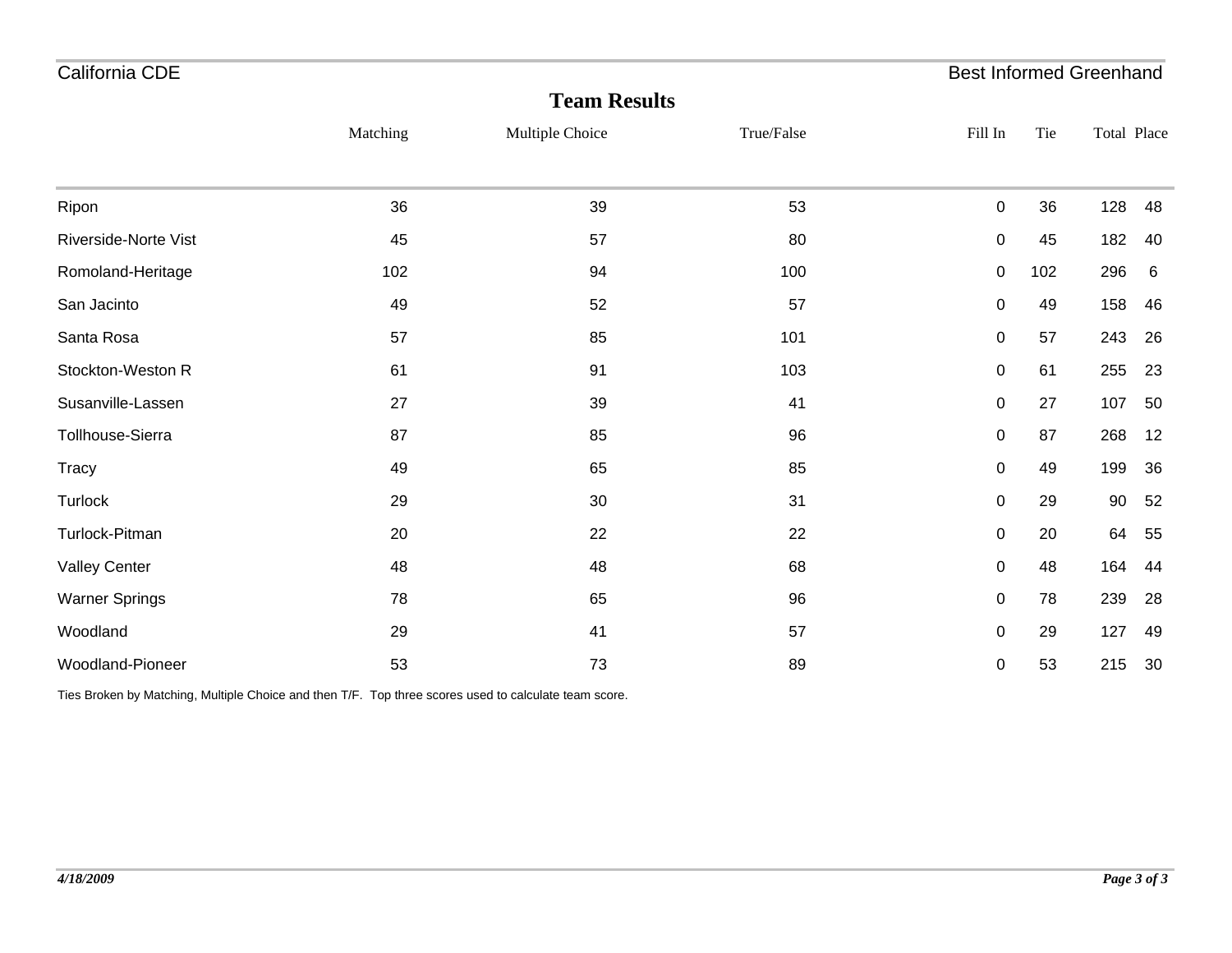| California CDE               |          |                           |            | <b>Best Informed Greenhand</b> |             |                |
|------------------------------|----------|---------------------------|------------|--------------------------------|-------------|----------------|
|                              |          | <b>Individual Results</b> |            |                                |             |                |
|                              | Matching | Multiple Choice           | True/False | Tie                            | Total Place |                |
| <b>Atwater-Buhach Colony</b> |          |                           |            |                                | 308         | $\overline{5}$ |
| Briana Luna                  | 32       | 37                        | 37         | 32                             | 106*        | 14             |
| Mark Machado                 | 33       | 44                        | 43         | 33                             | $120*$      | 5              |
| Mikaela Correia              | 23       | 26                        | 33         | 23                             | 82*         | 86             |
| <b>Auburn-Placer</b>         |          |                           |            |                                | 253         | 24             |
| Alexis Anderson              | 21       | 28                        | 29         | 21                             | 78 *        | 100            |
| <b>Brittney Bowen</b>        | 22       | 32                        | 29         | 22                             | 83*         | 79             |
| <b>Tori Latham</b>           | 27       | 31                        | 34         | 27                             | $92*$       | 48             |
| <b>Bakersfield-Foothill</b>  |          |                           |            |                                | 264         | 15             |
| <b>Brittany Spencer</b>      | 19       | 29                        | 35         | 19                             | 83          | 82             |
| Karissa McCallum             | 16       | 20                        | 30         | 16                             | 66          | 147            |
| Marcus Aguilar               | 24       | 31                        | 34         | 24                             | 89*         | 57             |
| Megan Fenwick                | 21       | 35                        | 36         | 21                             | $92*$       | 50             |
| Sanora Leist                 | 20       | 28                        | 35         | 20                             | 83*         | 81             |
| <b>Bakersfield-Highland</b>  |          |                           |            |                                | 369         | $\overline{1}$ |
| Kathleen Furtado             | 47       | 45                        | 43         | 47                             | 135*        | $\mathbf{1}$   |
| <b>Katie Giertz</b>          | 36       | 32                        | 37         | 36                             | 105         | 16             |
| Kayla Manning                | 36       | 34                        | 41         | 36                             | $111*$      | 8              |
| Meagan Dunlap                | 39       | 45                        | 39         | 39                             | $123*$      | 4              |
| Milan Guron                  | 38       | 31                        | 36         | 38                             | 105         | 15             |
| <b>Bakersfield-Ridgeview</b> |          |                           |            |                                | 269         | 11             |
| Alison Votaw                 | 28       | 31                        | 31         | 28                             |             | 90* 54         |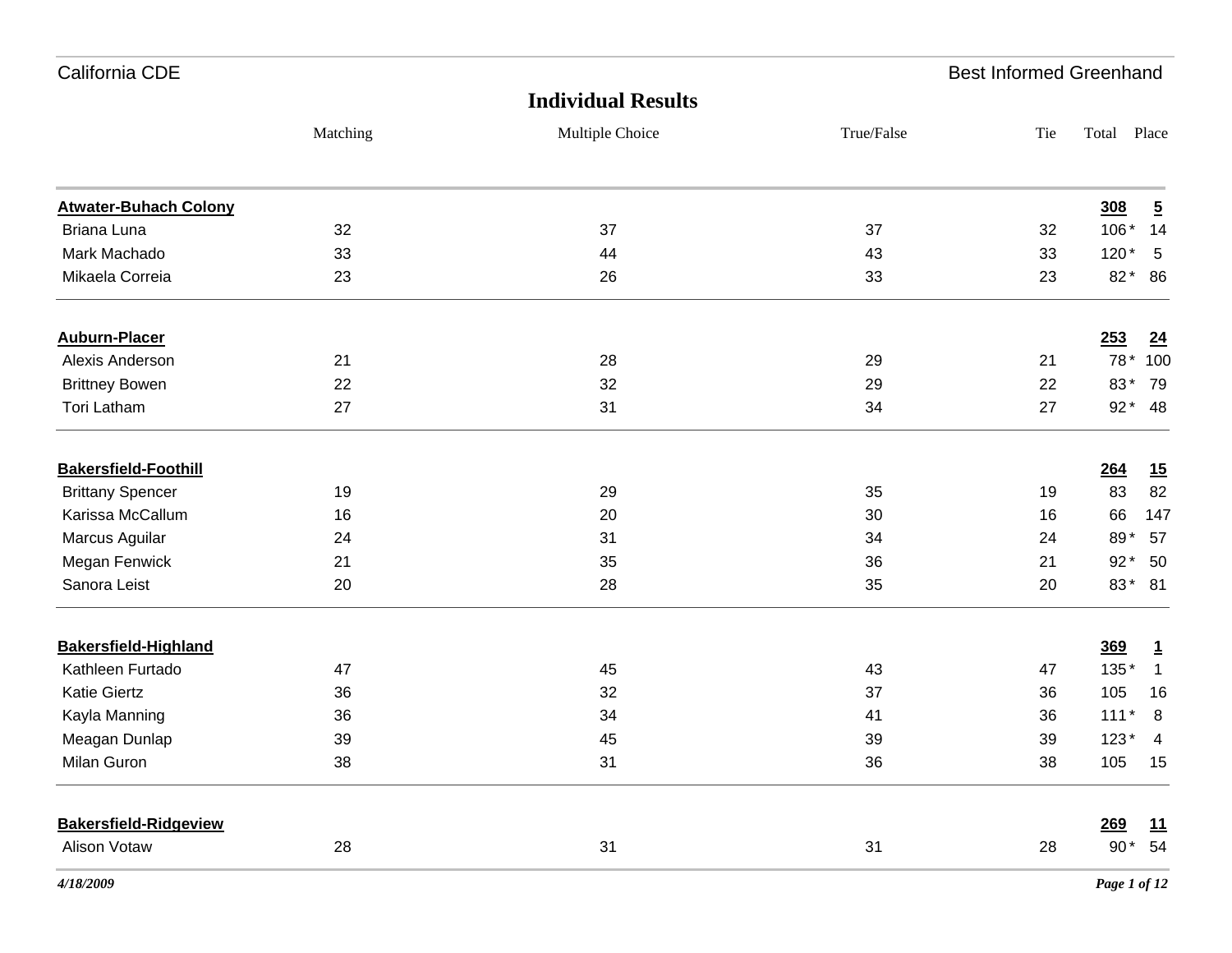| California CDE            |          |                           |            | <b>Best Informed Greenhand</b> |             |                           |
|---------------------------|----------|---------------------------|------------|--------------------------------|-------------|---------------------------|
|                           |          | <b>Individual Results</b> |            |                                |             |                           |
|                           | Matching | Multiple Choice           | True/False | Tie                            | Total Place |                           |
| Christa Schaffer          | 30       | 15                        | 29         | 30                             | $74*$       | 116                       |
| Elena Mardesicha          | 13       | 17                        | 27         | 13                             | 57          | 171                       |
| Shanon Saulnier           | 18       | 21                        | 34         | 18                             | 73          | 121                       |
| <b>Timmy Collins</b>      | 34       | 36                        | 35         | 34                             | $105*$      | 17                        |
| <b>Bret Harte</b>         |          |                           |            |                                | 265         | <u>14</u>                 |
| <b>Heather Kirkendall</b> | 20       | 29                        | 34         | 20                             | 83*         | 80                        |
| Justice Rasmussen         | 19       | 31                        | 28         | 19                             | 78          | 104                       |
| Laura Chraft              | 33       | 31                        | 35         | 33                             | $99*$       | 27                        |
| <b>Macilyn Sanders</b>    | 23       | 24                        | 36         | 23                             | 83*         | 78                        |
| <b>Canoga Park</b>        |          |                           |            |                                | 278         | $\underline{8}$           |
| <b>Catherine Cardenas</b> | 32       | 35                        | 41         | 32                             | $108*$      | 9                         |
| Joseph Dino               | 20       | 28                        | 28         | 20                             | 76          | 109                       |
| Kevin McGee               | 27       | 21                        | 30         | 27                             | 78*         | 97                        |
| Kiera Long                | 29       | 28                        | 35         | 29                             | $92*$       | 46                        |
| <b>Caruthers</b>          |          |                           |            |                                | 260         | <u> 19</u>                |
| <b>Arturo Perez</b>       | 26       | 31                        | 32         | 26                             | 89*         | 56                        |
| Gilberto Naranjo          | 30       | 33                        | 30         | 30                             | $93*$       | 43                        |
| Jacob Rocha               | 21       | 27                        | 30         | 21                             | 78*         | 101                       |
| <b>Chino-Don Lugo</b>     |          |                           |            |                                | 100         | $\underline{\mathbf{51}}$ |
| Jordan Zavaleta           | 38       | 32                        | $30\,$     | 38                             | $100*$      | 22                        |
| Chowchilla                |          |                           |            |                                | <u>177</u>  | $\overline{41}$           |

*4/18/2009*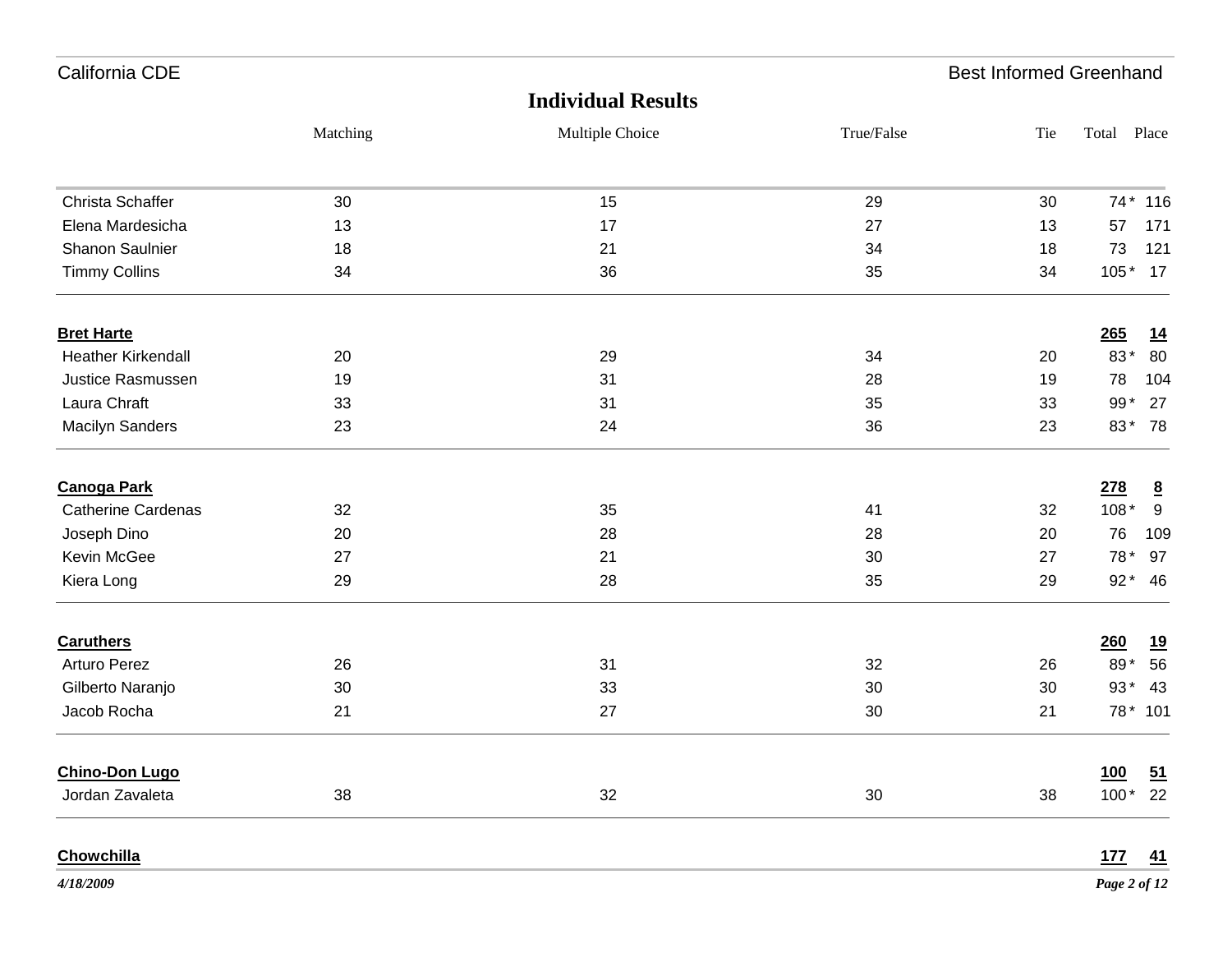| California CDE                  |          |                           |            | <b>Best Informed Greenhand</b> |              |                |
|---------------------------------|----------|---------------------------|------------|--------------------------------|--------------|----------------|
|                                 |          | <b>Individual Results</b> |            |                                |              |                |
|                                 | Matching | Multiple Choice           | True/False | Tie                            | Total Place  |                |
| Sam Mercado                     | 27       | 31                        | 36         | 27                             | $94*$        | 41             |
| Sara Sinks                      | 24       | 26                        | 33         | 24                             | 83*          | 76             |
| <b>Clarksburg-Delta</b>         |          |                           |            |                                | 80           | 53             |
| Jack Merwin                     | 27       | 23                        | 30         | 27                             | $80*$        | 90             |
| <b>Elk Grove</b>                |          |                           |            |                                | <u>322</u>   | $\overline{4}$ |
| Kat Hill                        | 29       | 42                        | 37         | 29                             | $108*$       | 10             |
| Kendall Cahill                  | 35       | 37                        | 35         | 35                             | $107*$       | 11             |
| Molly Swanberg                  | 34       | 36                        | 37         | 34                             | $107*$       | 12             |
| Steven Hansefid                 | 23       | 33                        | 29         | 23                             | 85           | 68             |
| <b>Tyson Murphy</b>             | 33       | 27                        | 34         | 33                             | 94           | 37             |
| <b>Elk Grove-Pleasant Grove</b> |          |                           |            |                                | 177          | 42             |
| Justine Dutra                   | 25       | 35                        | 38         | 25                             | $98*$        | 31             |
| Tianna Pedersen                 | 21       | 27                        | 31         | 21                             | 79*          | 95             |
| <b>Escalon</b>                  |          |                           |            |                                | 266          | <u>13</u>      |
| Aaliyah Wallace                 | 27       | 30                        | 27         | 27                             | 84*          | 70             |
| Arissa Chunn                    | 26       | 26                        | 30         | 26                             | 82           | 83             |
| Hannah Beeler                   | 19       | 29                        | 36         | 19                             | 84*          | 72             |
| Jacquelyn Withrow               | 33       | 31                        | 34         | 33                             | 98 $*$       | 28             |
| <b>Escondido</b>                |          |                           |            |                                | <u>261</u>   | <u>18</u>      |
| Ciara Murillo                   | 26       | 23                        | 33         | 26                             |              | 82* 84         |
| Connor Wilson                   | 29       | 29                        | 36         | 29                             |              | 94* 38         |
| 4/18/2009                       |          |                           |            |                                | Page 3 of 12 |                |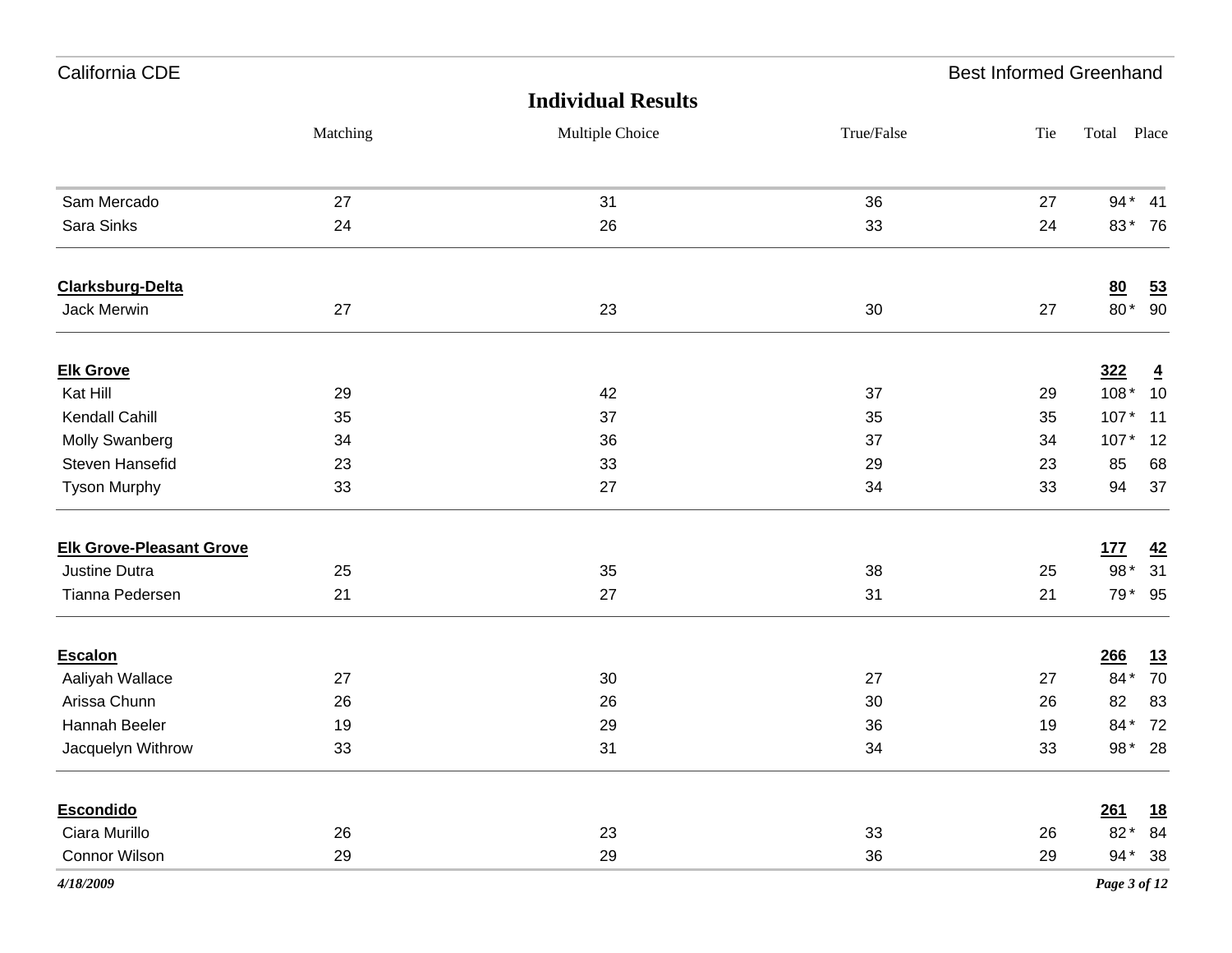| California CDE             |          |                           |            | <b>Best Informed Greenhand</b> |             |              |
|----------------------------|----------|---------------------------|------------|--------------------------------|-------------|--------------|
|                            |          | <b>Individual Results</b> |            |                                |             |              |
|                            | Matching | Multiple Choice           | True/False | Tie                            | Total Place |              |
| Jenna Schmitt              | 9        | 11                        | 24         | 9                              | 44          | 182          |
| <b>Kealy Fox</b>           | 16       | 20                        | 27         | 16                             | 63          | 162          |
| Lauren Bird                | 32       | 25                        | 28         | 32                             | 85*         | 64           |
| <b>Exeter</b>              |          |                           |            |                                | 235         | 29           |
| Aly Fishbough              | 15       | 26                        | 32         | 15                             | 73          | 122          |
| <b>Catherine Williford</b> | 20       | 27                        | 28         | 20                             | 75 *        | 114          |
| Harley Pescosolido         | 24       | 31                        | 28         | 24                             | 83*         | 75           |
| KayKay Good                | 18       | 31                        | 26         | 18                             | 75          | 115          |
| Ryan Atkinson              | 18       | 24                        | 35         | 18                             |             | 77 * 105     |
| <b>Fallbrook</b>           |          |                           |            |                                | 263         | <u>16</u>    |
| Ashley Toledo              | 17       | 19                        | 29         | 17                             | 65          | 150          |
| Azucena Gonzalez           | 23       | 27                        | 31         | 23                             | $81*$       | 87           |
| <b>Carlos Martinez</b>     | 16       | 30                        | 30         | 16                             | 76          | 112          |
| Felicia Vasquez            | 24       | 31                        | 31         | 24                             | 86*         | 62           |
| Sara Riddick               | 33       | 30                        | 33         | 33                             | 96*         | 34           |
| <b>Firebaugh</b>           |          |                           |            |                                | 277         | 9            |
| Jennifer Ledford           | 16       | 21                        | 30         | 16                             | 67          | 143          |
| Maria Hernandez            | 35       | 26                        | 30         | 35                             | $91*$       | 51           |
| Mayra Magallon             | 33       | 33                        | 35         | 33                             | $101*$      | 20           |
| Yuriana Aguilar            | 26       | 31                        | 28         | 26                             |             | 85* 66       |
| <b>Fresno-Central West</b> |          |                           |            |                                | 279         | $\mathbf{Z}$ |
| Jeremiah Perez             | 21       | 35                        | 38         | 21                             | $94*$       | 42           |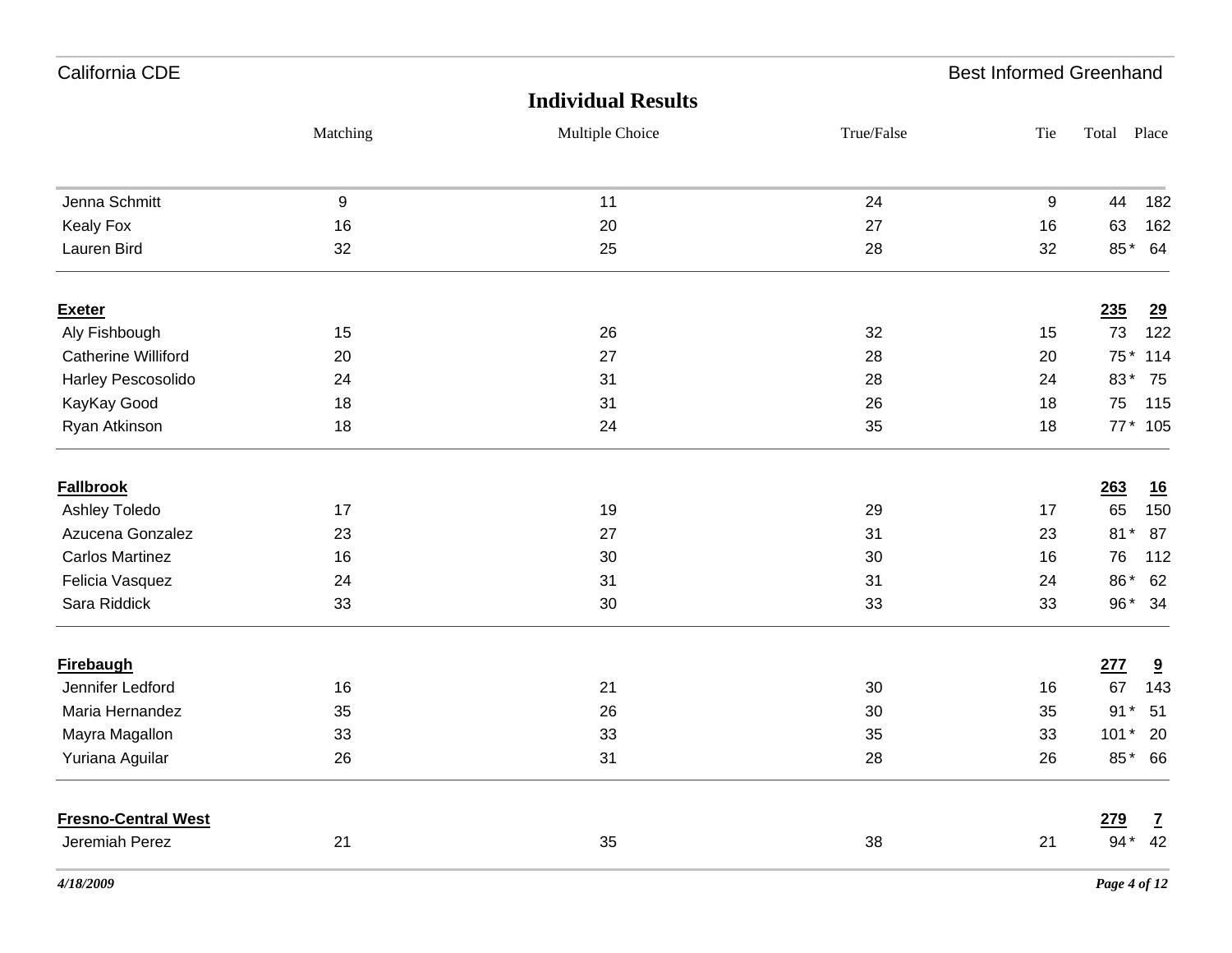| California CDE         |          |                           |            | <b>Best Informed Greenhand</b> |              |     |
|------------------------|----------|---------------------------|------------|--------------------------------|--------------|-----|
|                        |          | <b>Individual Results</b> |            |                                |              |     |
|                        | Matching | Multiple Choice           | True/False | Tie                            | Total Place  |     |
| Kiana Harris           | 14       | 29                        | 31         | 14                             | 74           | 119 |
| Rhianna Jones          | 31       | 34                        | 33         | 31                             | 98*          | 30  |
| Shouaxong Yang         | 19       | 28                        | 40         | 19                             | 87* 61       |     |
| <b>Galt</b>            |          |                           |            |                                | 242          | 27  |
| <b>Allison Finkes</b>  | 23       | 35                        | 33         | 23                             | $91*$        | 52  |
| Kaity Carpenter        | 23       | 28                        | 29         | 23                             | 80* 91       |     |
| <b>Taylor Steele</b>   | 18       | 29                        | 24         | 18                             | 71 * 129     |     |
| <b>Hanford</b>         |          |                           |            |                                | 263          | 17  |
| Jessica Lira           | 17       | 22                        | 26         | 17                             | 65*          | 149 |
| <b>Mary Barcellos</b>  | 32       | 30                        | 36         | 32                             | 98* 29       |     |
| Patricia Freitas       | 30       | 35                        | 35         | 30                             | $100*24$     |     |
| <b>Hilmar</b>          |          |                           |            |                                | <u>163</u>   | 45  |
| Jamie Mayfield         | 30       | 25                        | 28         | 30                             | 83*          | 73  |
| Marcio Mancebo         | 23       | 26                        | 31         | 23                             | 80* 92       |     |
| <b>Holtville</b>       |          |                           |            |                                | 256          | 22  |
| Don Lydick             | 28       | 33                        | 32         | 28                             | $93*$        | 44  |
| Kyle Peek              | 13       | 28                        | 29         | 13                             | 70           | 135 |
| Lesly Larios           | 25       | ${\bf 28}$                | 29         | 25                             | 82* 85       |     |
| Olivia Silva           | 20       | 33                        | 28         | 20                             | 81* 89       |     |
| <b>Kern Valley</b>     |          |                           |            |                                | 243          | 25  |
| <b>Chrissie Stroud</b> | 26       | 38                        | $36\,$     | 26                             | $100*$ 25    |     |
| 4/18/2009              |          |                           |            |                                | Page 5 of 12 |     |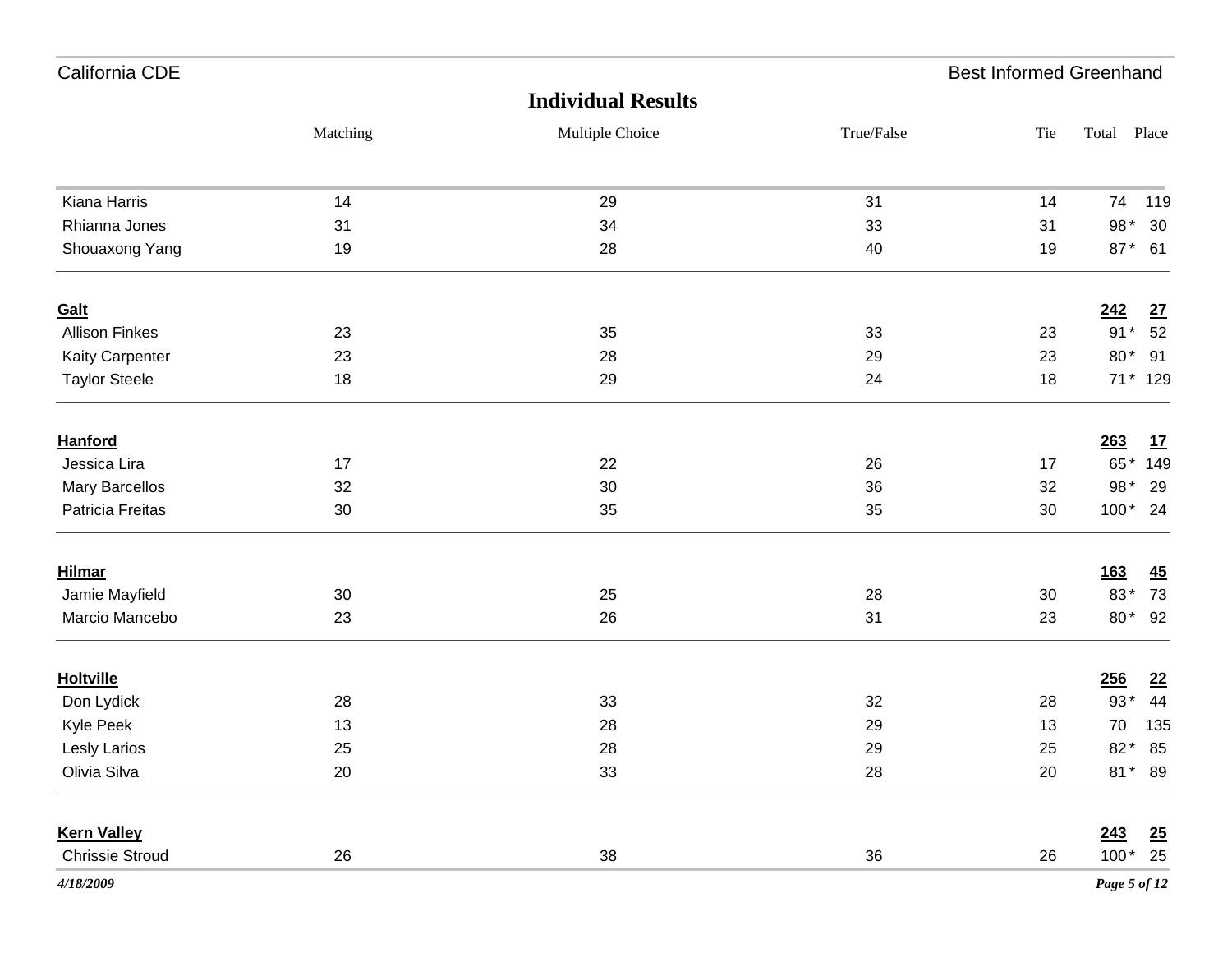| California CDE        |          |                           |            | <b>Best Informed Greenhand</b> |                  |
|-----------------------|----------|---------------------------|------------|--------------------------------|------------------|
|                       |          | <b>Individual Results</b> |            |                                |                  |
|                       | Matching | Multiple Choice           | True/False | Tie                            | Total Place      |
| <b>Jessie Estes</b>   | 25       | 24                        | 29         | 25                             | 78* 98           |
| Katelyn Wallace       | 15       | 24                        | 26         | 15                             | 65* 151          |
| Stephanie Delgado     | 16       | 18                        | 30         | 16                             | 64<br>158        |
| <b>Kingsburg</b>      |          |                           |            |                                | 35<br>210        |
| Jasmine Reed          | 17       | 29                        | 19         | 17                             | 65* 148          |
| Monique Rodriguez     | 21       | 26                        | 31         | 21                             | 78 * 102         |
| Paige Casaus          | 19       | 21                        | 27         | 19                             | 67* 141          |
| Le Grand              |          |                           |            |                                | 210<br>34        |
| Carla Gomez           | 17       | 22                        | 28         | 17                             | 67* 142          |
| Giuliana Marchini     | 22       | 17                        | 32         | 22                             | 71 * 128         |
| <b>Travis Conniff</b> | 19       | 22                        | 31         | 19                             | 72* 125          |
| Livingston            |          |                           |            |                                | 257<br>21        |
| Amanjot Kaur          | 34       | 31                        | 31         | 34                             | $96*$<br>33      |
| Brooke Boyd           | 10       | 22                        | 19         | 10                             | 51<br>179        |
| Gavin Abraham         | 29       | 25                        | 31         | 29                             | 85*<br>65        |
| Sara Cervantes        | 25       | 24                        | 27         | 25                             | 76* 107          |
| Lodi                  |          |                           |            |                                | 277<br><u>10</u> |
| Amanda Wallar         | 26       | 27                        | 30         | 26                             | 74<br>83         |
| Andnee Lower          | 31       | 38                        | 32         | 31                             | $101*$<br>21     |
| <b>Courney Miller</b> | 22       | 32                        | 30         | 22                             | 84*<br>71        |
| Justin Erler          | 23       | 31                        | 38         | 23                             | 92* 49           |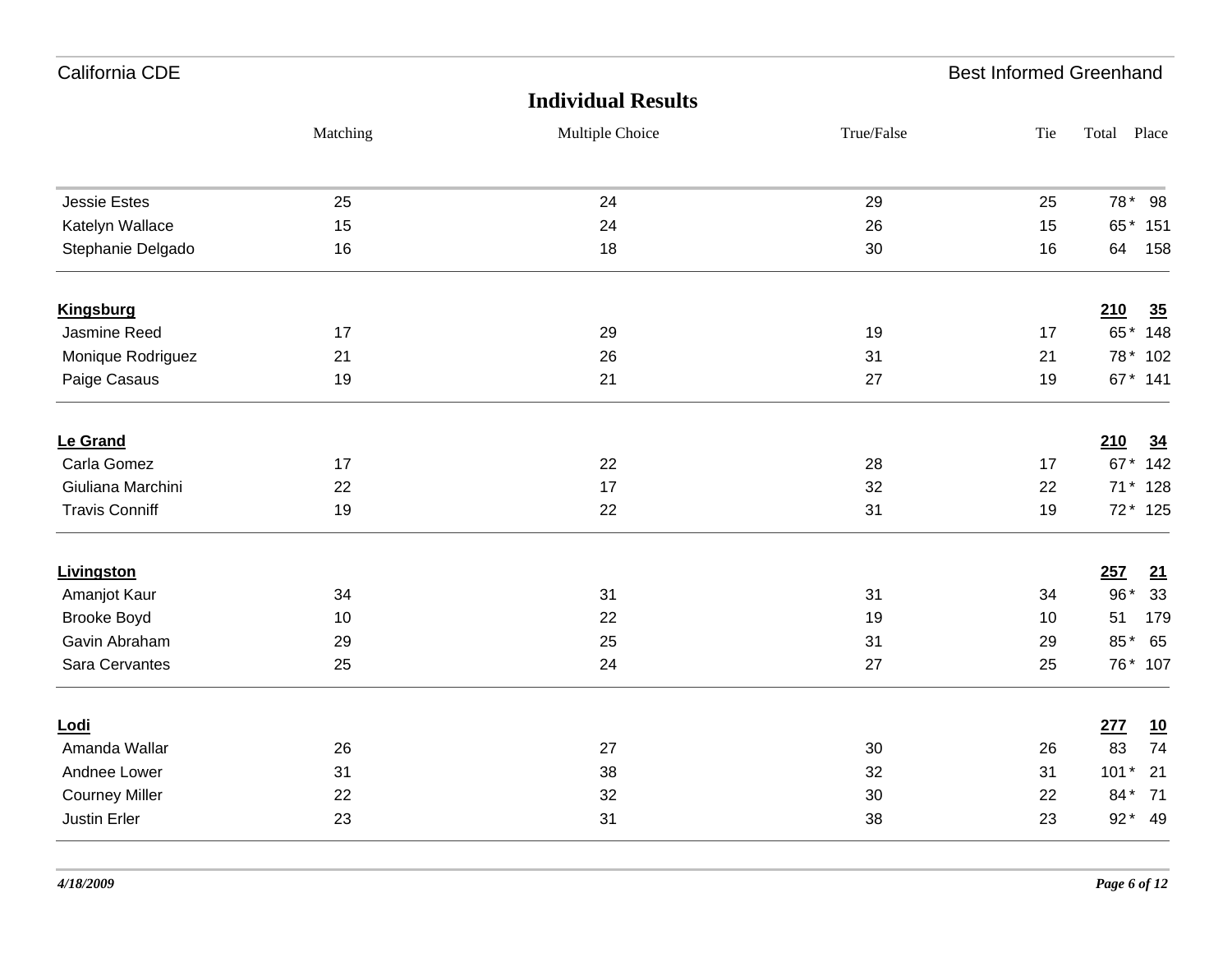| California CDE             |          |                           |            | <b>Best Informed Greenhand</b> |             |                |
|----------------------------|----------|---------------------------|------------|--------------------------------|-------------|----------------|
|                            |          | <b>Individual Results</b> |            |                                |             |                |
|                            | Matching | Multiple Choice           | True/False | Tie                            | Total Place |                |
| Lompoc                     |          |                           |            |                                | <u>184</u>  | 38             |
| Camy Cartisser             | 15       | 17                        | 29         | 15                             | $61*$       | 167            |
| Felicia Hernandez          | 15       | 22                        | 31         | 15                             | 68*         | 139            |
| Karen Alvarado             | 16       | 14                        | 21         | 16                             | 51          | 177            |
| Naomi Mora                 | 9        | 19                        | 27         | 9                              | 55*         | 174            |
| Los Banos                  |          |                           |            |                                | 335         | $\overline{3}$ |
| Antionette Machado         | 34       | 32                        | 37         | 34                             | 103         | 19             |
| Delainie Inman             | 41       | 41                        | 37         | 41                             | $119*$      | 6              |
| Evan Areias                | 38       | 38                        | 35         | 38                             | $111*$      | $\overline{7}$ |
| Sarah Lopes                | 31       | 36                        | 38         | 31                             | $105*$      | 18             |
| <b>Madera</b>              |          |                           |            |                                | 353         | $\overline{2}$ |
| Alyssa Martinez            | 33       | 27                        | 28         | 33                             | 88          | 58             |
| Ashley Vanzant             | 42       | 40                        | 42         | 42                             | $124*$      | 3              |
| Christopher Page           | 27       | 31                        | 38         | 27                             | $96*$       | 35             |
| <b>Matthew Cavaletto</b>   | 48       | 43                        | 42         | 48                             | 133*        | $\overline{2}$ |
| Norrin Pecarovich          | 22       | 27                        | 30         | 22                             | 79          | 94             |
| <b>Modesto-Enoch</b>       |          |                           |            |                                | <u>182</u>  | 39             |
| <b>Chris Brasil</b>        | 17       | 23                        | 18         | 17                             | 58 *        | 170            |
| Emily Bowerman             | 14       | 27                        | 20         | 14                             | $61*$       | 168            |
| <b>Taylor Hines</b>        | 19       | 23                        | 21         | 19                             |             | 63* 161        |
| <b>Modesto-Grace Davis</b> |          |                           |            |                                | 211         | 31             |
| Danielle Hyatt             | 23       | $18$                      | 29         | 23                             |             | 70 * 132       |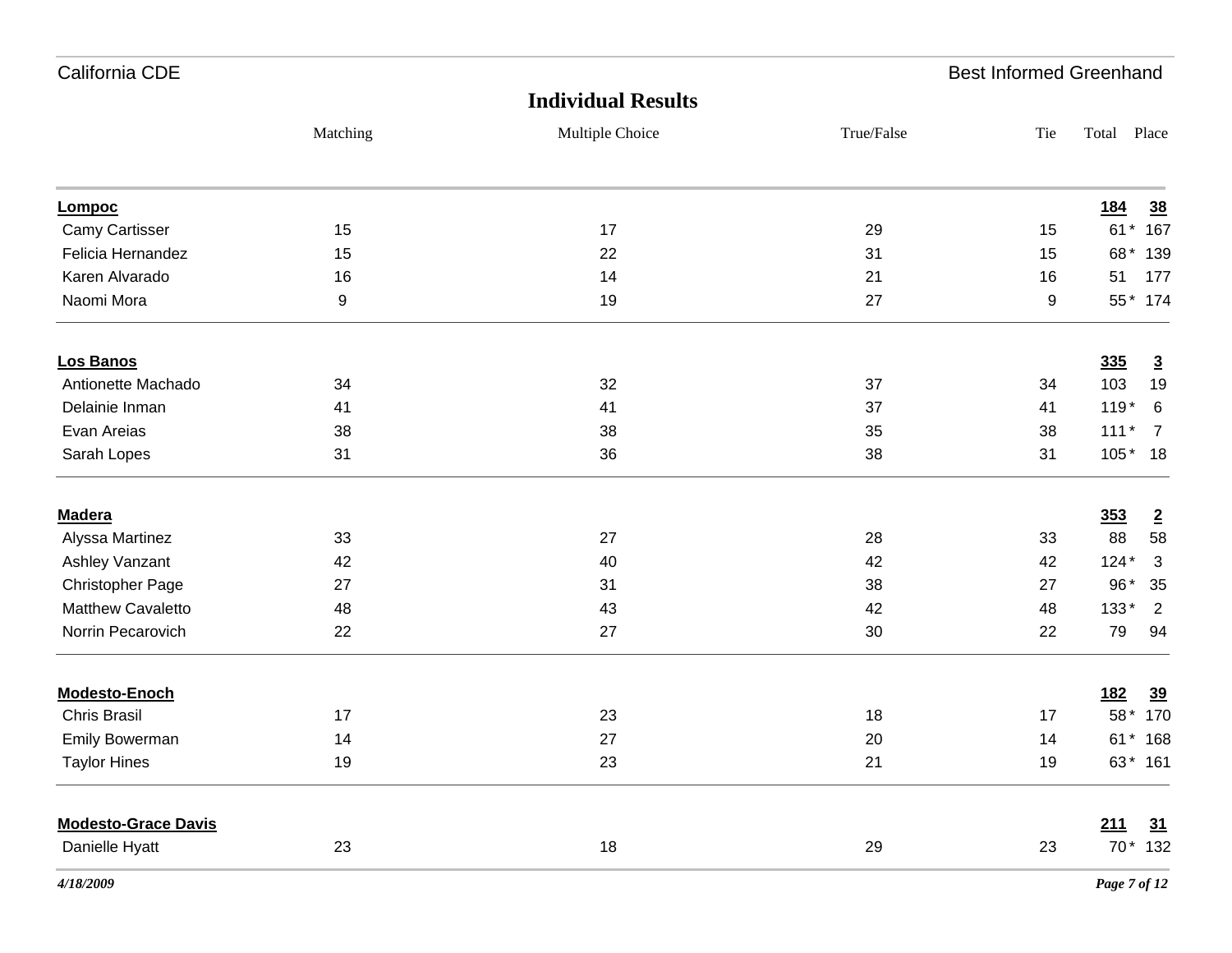| California CDE          |          |                           |            | <b>Best Informed Greenhand</b> |              |                  |
|-------------------------|----------|---------------------------|------------|--------------------------------|--------------|------------------|
|                         |          | <b>Individual Results</b> |            |                                |              |                  |
|                         | Matching | Multiple Choice           | True/False | Tie                            | Total Place  |                  |
| Isabel Barajos          | 20       | 21                        | 28         | 20                             | 69* 137      |                  |
| Victor Aguilera         | 19       | 25                        | 28         | 19                             | $72*$        | 124              |
| Modesto-Johansen        |          |                           |            |                                | 259          | $\underline{20}$ |
| <b>Codie Franklin</b>   | 27       | 36                        | 31         | 27                             | $94*$        | 39               |
| Darihany Ortiz          | 27       | 31                        | 34         | 27                             | $92*$        | 47               |
| Julie Grace             | 20       | 24                        | 29         | 20                             | $73*$        | 120              |
| Nicole Christianson     | 13       | 27                        | 31         | 13                             | 71           | 130              |
| Newman-Orestimba        |          |                           |            |                                | <u>196</u>   | 37               |
| Ivan Diaz               | 11       | 25                        | 29         | 11                             | 65* 155      |                  |
| Rosa Jasso              | 18       | 24                        | 34         | 18                             | 76* 111      |                  |
| Tori Sarasqueta         | 11       | 20                        | 24         | 11                             | 55* 173      |                  |
| <b>O'Neals-Minarets</b> |          |                           |            |                                | 141          | <u>47</u>        |
| Rachel Oatman           | 20       | 20                        | 34         | 20                             | 74* 118      |                  |
| Sabrina Trimble         | 21       | 23                        | 23         | 21                             | 67* 140      |                  |
| <b>Parlier</b>          |          |                           |            |                                | 171          | $\underline{43}$ |
| Amy Torijano            | 26       | 28                        | 31         | 26                             | 85*          | 67               |
| Vanessa Maldonado       | 24       | 31                        | 31         | 24                             | 86*          | 63               |
| <b>Perris</b>           |          |                           |            |                                | 211          | 32               |
| Frederick Hamblin       | 13       | 25                        | 34         | 13                             | 72 * 127     |                  |
| Priscilla Raju          | 23       | 19                        | 28         | 23                             | 70 * 131     |                  |
| Raylene De La Torre     | 12       | 16                        | 24         | 12                             | 52 176       |                  |
| 4/18/2009               |          |                           |            |                                | Page 8 of 12 |                  |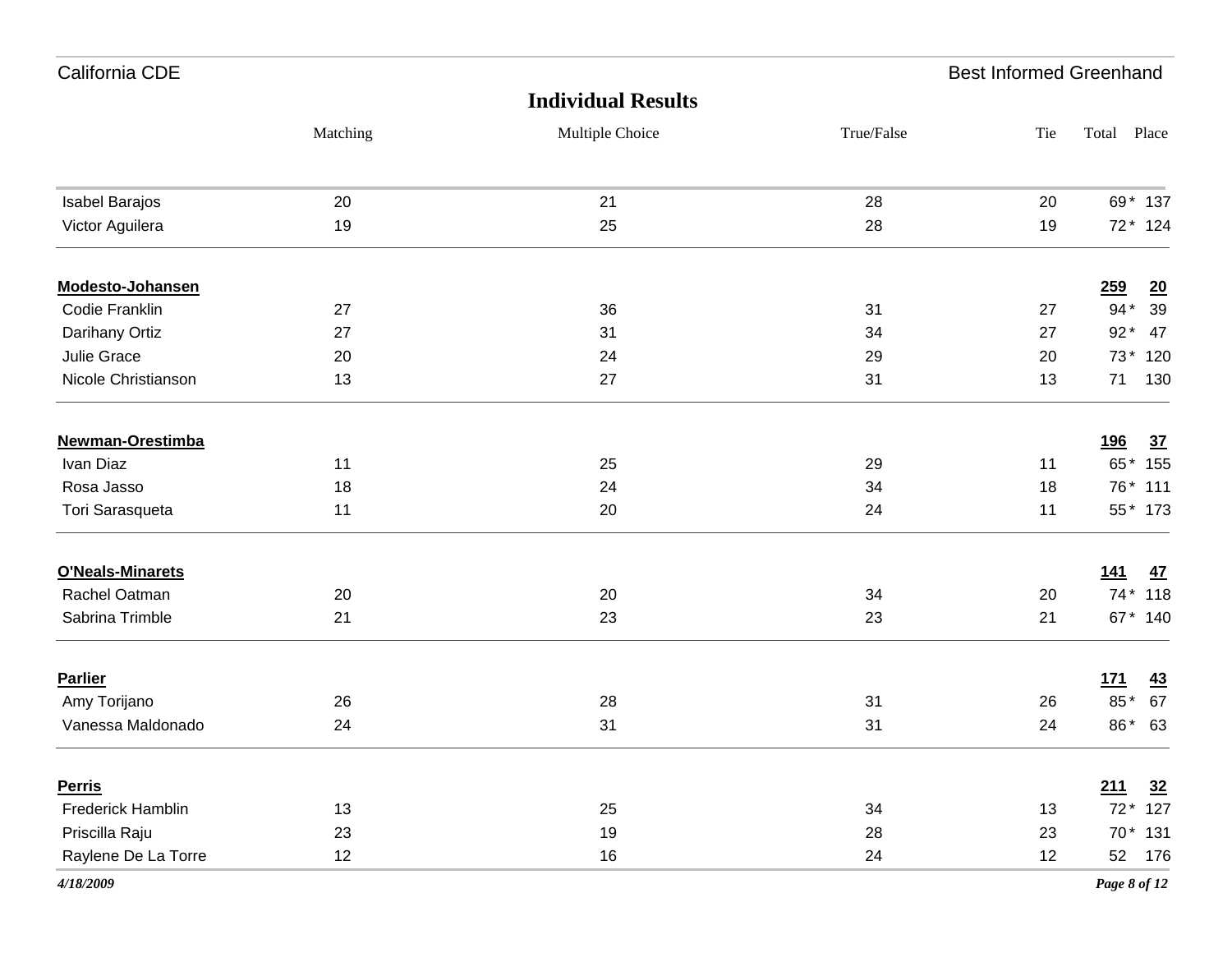| California CDE               |                  |                           |            | <b>Best Informed Greenhand</b> |            |                  |
|------------------------------|------------------|---------------------------|------------|--------------------------------|------------|------------------|
|                              |                  | <b>Individual Results</b> |            |                                |            |                  |
|                              | Matching         | Multiple Choice           | True/False | Tie                            | Total      | Place            |
| Soledad Soto                 | 24               | 16                        | 29         | 24                             |            | 69* 136          |
| <b>Porterville</b>           |                  |                           |            |                                | 211        | 33               |
| Giovanni Gonzalez            | 18               | 21                        | 27         | 18                             |            | 66* 146          |
| <b>Haley Newkirk</b>         | 12               | 25                        | 27         | 12                             |            | 64 * 159         |
| Kassidy Lane                 | 21               | 27                        | 33         | 21                             |            | 81* 88           |
| <b>Reedley</b>               |                  |                           |            |                                | <u>70</u>  | $\underline{54}$ |
| <b>Brittney Summers</b>      | 22               | 18                        | $30\,$     | 22                             |            | 70* 133          |
| Ripon                        |                  |                           |            |                                | <u>128</u> | <u>48</u>        |
| Jessica Apfel                | 15               | 22                        | 28         | 15                             |            | 65* 152          |
| Nick Hardenbrook             | 21               | 17                        | 25         | 21                             |            | 63* 160          |
| <b>Riverside-Norte Vista</b> |                  |                           |            |                                | <u>182</u> | <u>40</u>        |
| Clint Jerome                 | 24               | 23                        | 27         | 24                             |            | 74* 117          |
| Kevin Norris                 | 12               | 17                        | 22         | 12                             |            | 51 * 178         |
| Pedro Verduzco               | $\overline{7}$   | $\,6$                     | 21         | $\overline{7}$                 | 34         | 183              |
| <b>Tanner Williams</b>       | $\boldsymbol{9}$ | 17                        | 31         | 9                              |            | 57 * 172         |
| <b>Romoland-Heritage</b>     |                  |                           |            |                                | 296        | $6\overline{6}$  |
| Amber Sager                  | 19               | 24                        | 33         | 19                             | 76         | 110              |
| Beth Boss                    | 36               | 32                        | 31         | 36                             | 99*        | 26               |
| Khadijah Felton              | 33               | 33                        | 31         | 33                             | $97*$      | 32               |
| Seth Brummel                 | 21               | 25                        | 32         | 21                             | 78         | 103              |
| Zedma Sandoval               | 33               | 29                        | $38\,$     | 33                             |            | $100*$ 23        |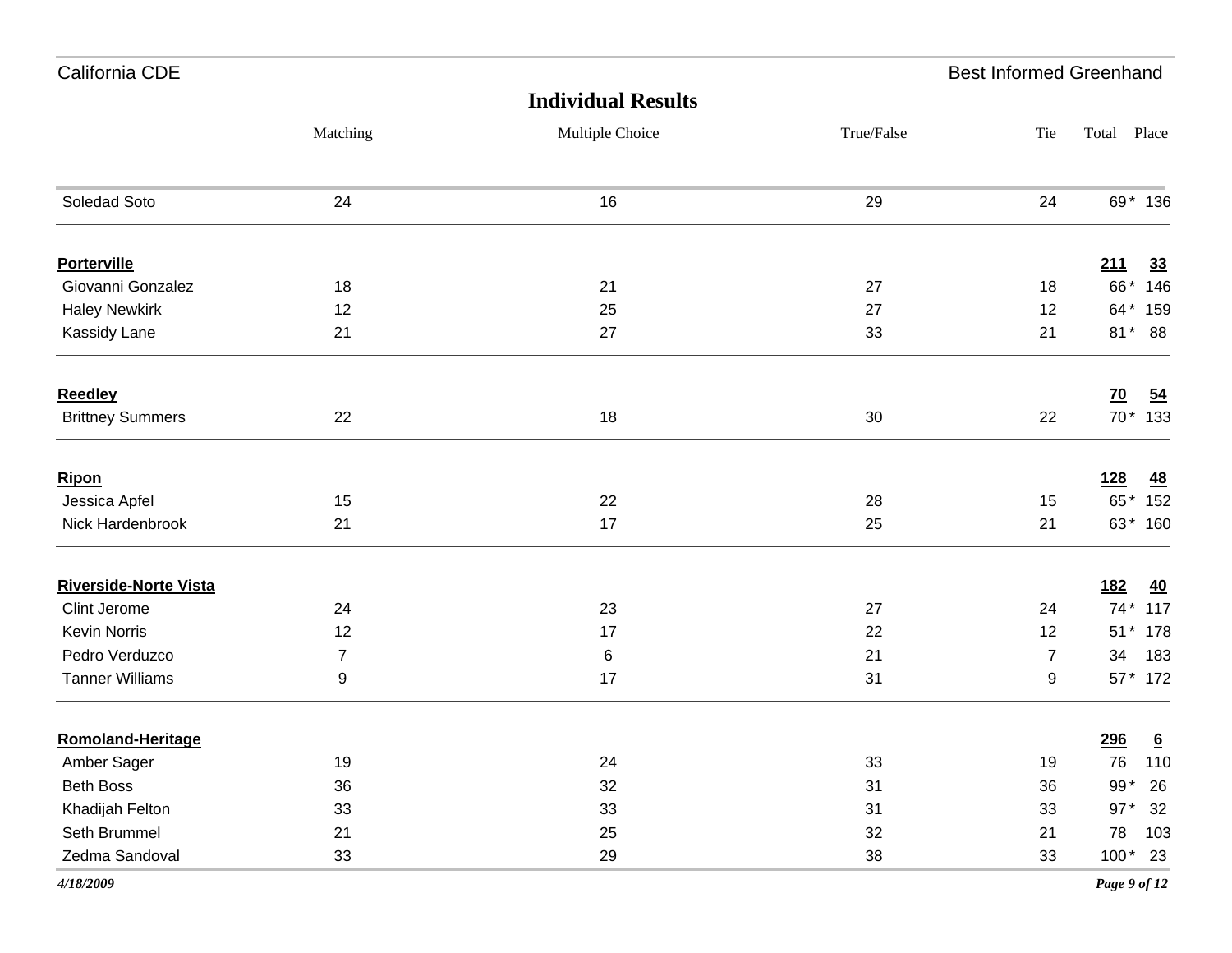| California CDE               |          |                           |            | <b>Best Informed Greenhand</b> |            |           |
|------------------------------|----------|---------------------------|------------|--------------------------------|------------|-----------|
|                              |          | <b>Individual Results</b> |            |                                |            |           |
|                              | Matching | Multiple Choice           | True/False | Tie                            | Total      | Place     |
|                              |          |                           |            |                                |            |           |
| San Jacinto                  |          |                           |            |                                | <u>158</u> | 46        |
| Alexandra Rodriguez          | 22       | 21                        | 21         | 22                             |            | 64* 156   |
| Elias Bravo                  | 27       | 31                        | 36         | 27                             |            | 94* 40    |
| <b>Santa Rosa</b>            |          |                           |            |                                | 243        | 26        |
| Josh Holliday                | 14       | 25                        | 31         | 14                             | 70         | 134       |
| Lori Bisordi                 | 21       | 31                        | 36         | 21                             | 88*        | 60        |
| Megan McCormick              | 14       | 29                        | 34         | 14                             |            | 77* 106   |
| <b>Yatzin Perez</b>          | 22       | 25                        | 31         | 22                             |            | 78* 99    |
| <b>Stockton-Weston Ranch</b> |          |                           |            |                                | 255        | <u>23</u> |
| Crysta Ward                  | 15       | 28                        | 36         | 15                             | 79*        | 96        |
| <b>Emily Medeiros</b>        | 23       | 36                        | 34         | 23                             | $93*$      | 45        |
| Ly Hoang                     | 12       | 24                        | 29         | 12                             | 65         | 153       |
| Monica Castillo              | 23       | 27                        | 33         | 23                             |            | 83* 77    |
| Susanville-Lassen            |          |                           |            |                                | 107        | 50        |
| Kaitlyn Downing              | 27       | 39                        | 41         | 27                             |            | $107*13$  |
| <b>Tollhouse-Sierra</b>      |          |                           |            |                                | 268        | 12        |
| Caitylyn Sisneros            | 23       | 30                        | 32         | 23                             | 85*        | 69        |
| Lacy Graham                  | 33       | 28                        | 33         | 33                             | 94*        | 36        |
| Marisa Dougherty             | 31       | 27                        | 31         | 31                             | 89*        | 55        |
| Mikaela Firman               | 26       | 11                        | 29         | 26                             | 66         | 144       |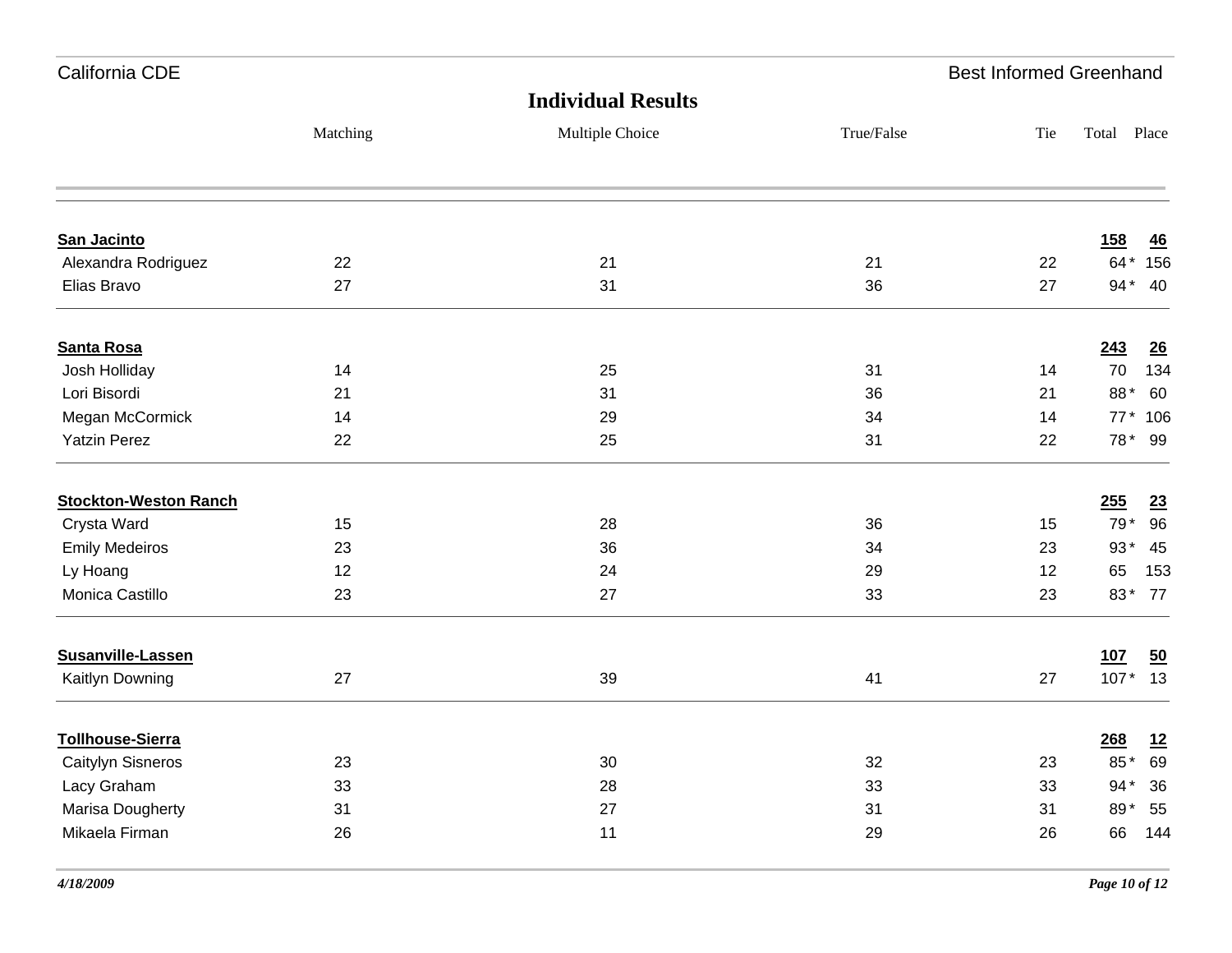| California CDE        |          |                           |            | <b>Best Informed Greenhand</b> |             |                 |
|-----------------------|----------|---------------------------|------------|--------------------------------|-------------|-----------------|
|                       |          | <b>Individual Results</b> |            |                                |             |                 |
|                       | Matching | Multiple Choice           | True/False | Tie                            | Total Place |                 |
| <b>Tracy</b>          |          |                           |            |                                | <u>199</u>  | $\overline{36}$ |
| Kobi Azama            | 17       | 20                        | 23         | 17                             | 60*         | 169             |
| Morgan Foster         | 11       | 24                        | 28         | 11                             | 63*         | 163             |
| Rachel Roberson       | 21       | 21                        | 34         | 21                             |             | 76* 108         |
| <b>Turlock</b>        |          |                           |            |                                | 90          | 52              |
| Mark Vieira           | 29       | $30\,$                    | 31         | 29                             | $90*$       | 53              |
| <b>Turlock-Pitman</b> |          |                           |            |                                | 64          | 55              |
| Darrian Vieira        | 20       | 22                        | 22         | 20                             |             | 64* 157         |
| <b>Valley Center</b>  |          |                           |            |                                | <u>164</u>  | <u>44</u>       |
| lan Adishian          | 14       | 17                        | 22         | 14                             | $53*$       | 175             |
| Jennifer Stathatos    | 20       | 17                        | 25         | 20                             | $62*$       | 164             |
| <b>Michael Barns</b>  | 12       | 15                        | 22         | 12                             | 49          | 181             |
| Michael Roth          | 14       | 14                        | 21         | 14                             |             | 49* 180         |
| <b>Warner Springs</b> |          |                           |            |                                | 239         | $\frac{28}{1}$  |
| Jacob Norte           | 23       | 20                        | 29         | 23                             | $72*$       | 123             |
| JD Donnelly           | 28       | 21                        | $30\,$     | 28                             | 79*         | 93              |
| Marianna Cervantes    | 27       | 24                        | 37         | 27                             |             | 88* 59          |
| <b>Woodland</b>       |          |                           |            |                                | 127         | <u>49</u>       |
| Jacob Borchard        | $17$     | 17                        | 28         | 17                             |             | 62* 165         |